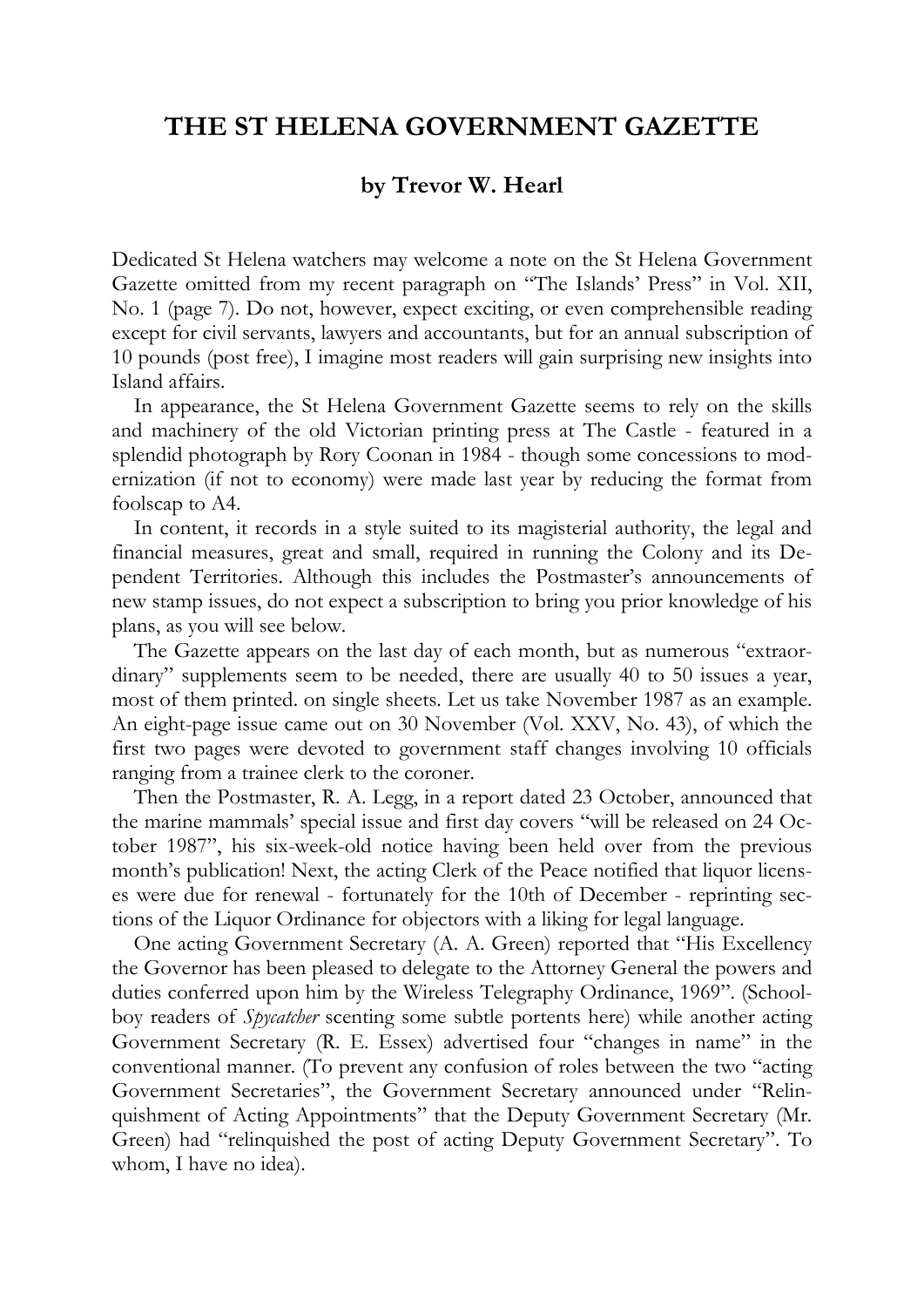Finally came an application to the Financial Secretary for a "shop and mercantile license" and (anonymously) the rainfall figures from six weather stations for the periods 22 September through 21 October and from 22 October through 21 November. The variation between Jamestown and the more central areas of the island was quite dramatic, ranging between 0.19 inches in town and almost three inches in the country at Scotland, the Agricultural Department's headquarters.

November also saw the issue of four "extraordinary" Gazettes. Between them they announced three new appointments - a Sheriff, a member of the Land Tax Tribunal and an acting General Manager of the Agricultural Development Authority; two applications for trading licenses (from an auctioneer for the Handicapped Persons Day Centre and a shopkeeper "near the Arch"; and nine pieces of legislation with such titles as "The Parastatal Corporations (Amendment) Ordinance, 1987. Price 36p", "The Interpretation (Tristan da Cunha) Ordinance, 1987. Price 18p", and "The Application of St Helena Law (Ascension) Ordinance, 1987. Price 12p".

Potential subscribers will notice that copies of the Colony's laws are charged extra and must be specially ordered. Some of these titles will appear in a later list when the Government Secretary can announce that "The Secretary of State for Foreign and Commonwealth Affairs has informed His Excellency the Governor that Her Majesty the Queen will not exercise her powers of disallowance with respect to the following Ordinances of the Legislature of St Helena

Among the Gazette's more striking features remembering that it relates to a total population on all three islands of under 7,000 - are the proliferation of government officials and the relatively numerous applications to trade and to change names. During 1987, over 30 new trading licenses were sought and about a score of Islanders changed their names by deed poll. St Helena must be the most bureaucratised community in the world; the per capita costs of administration are certainly among the highest recorded and members with an appetite for such statistics can find them in the Gazette.

The separate financial statements of government sponsored bodies, such as the St Helena Fisheries Corporation, are published annually, as well as a summary of the Colony's balance sheet, juggling with several million pounds. Such information is unfortunately rarely analysed in the local news sheet. How residents get to know the issues involved, quite apart from the figures, I really cannot say. Perhaps from the fleeting word over the air from the St Helena radio station?

During 1987, subscribers to the St Helena Government Gazette received an extra bonus in the Register of Electors (otherwise 8.64 pounds per copy!). But the report of the decennial census, taken in February, and yet to be published, will not be included. I will comment on both in a later article. Meanwhile, should you want to sample the Gazette, send your subscription to the Information Officer, Broadway House, Jamestown, Island of St Helena, South Atlantic Ocean. Then wait for it - any periodical printed in Jamestown must surely be a collector's item!